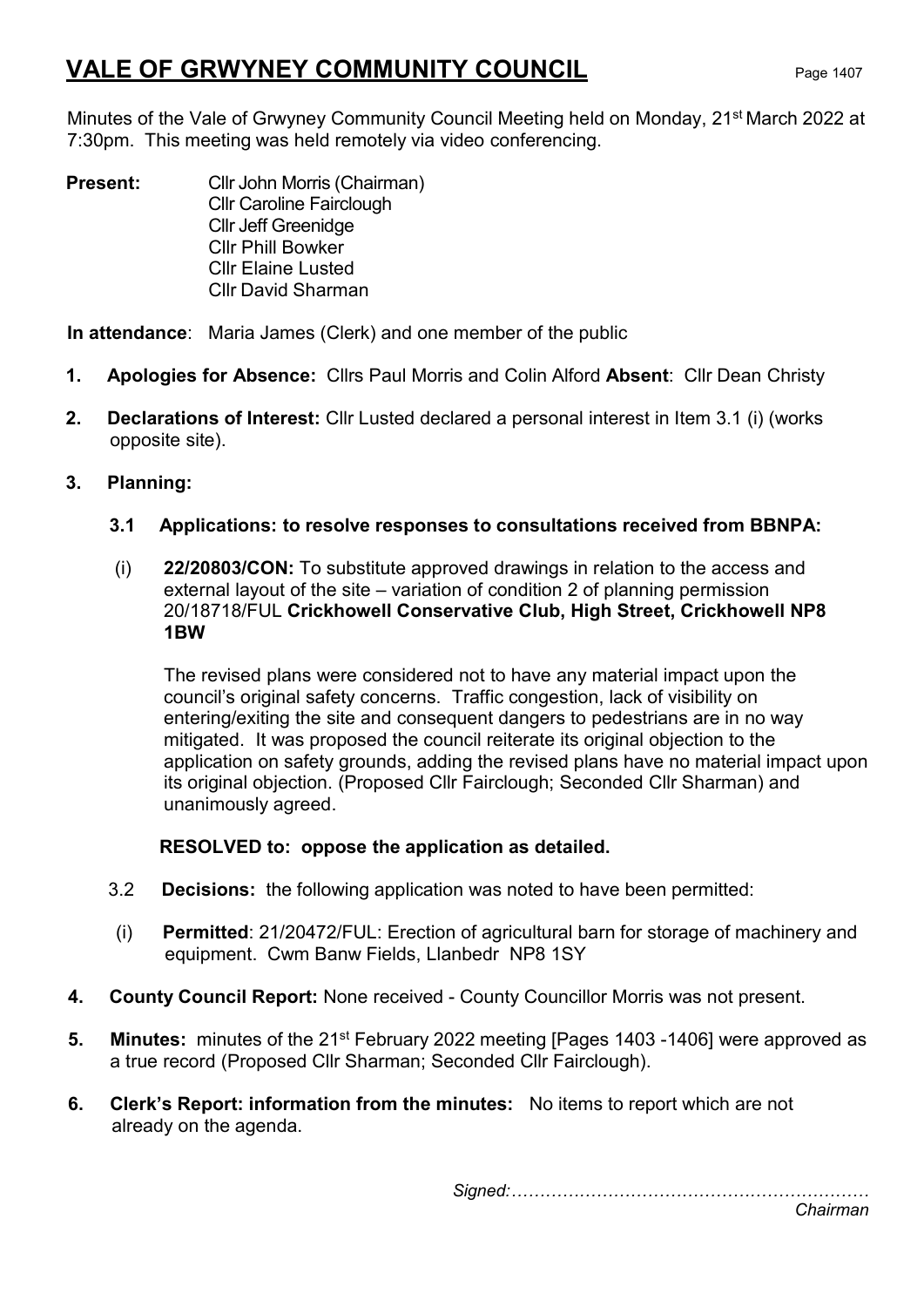# 7. Council Meetings: to consider returning to physical/hybrid meetings

It was noted the council needs internet/phone facilities in order to offer multi-locational meetings, therefore, until the village halls have Wi-fi, an alternative meeting venue is required. Llanbedr School (which has internet) has agreed to allow the council use of its facilities should it decide to resume physical meetings.

Following discussion it was proposed the council return to physical meetings from April (Proposed Cllr J Morris; Seconded Cllr Lusted) and unanimously agreed.

# RESOLVED to: return to physical/hybrid meetings

# 8. Speeding in Glangrwyney: to receive up-date

Members met with James Evans MS and representatives from Dyfed Powys Police and the Community Speed Watch Scheme to discuss the ongoing issue of speeding. The council's suggestion of installing flashing speed signs was met with caution with reports a similar request in another village (also divided by the A40) had been refused. Other suggestions included putting dummy speed signs up or installing a pedestrian crossing. James Evans MS will ask the Minister responsible for trunk roads if a flashing speed sign can be erected. If a satisfactory response is not received it was suggested Welsh Government's refusal to allow speed signs is reported to the press.

The police offered to supply posters advertising for volunteers to participate in the Community Speed Watch Scheme for display in the council's noticeboards.

# ACTION: to ask James Evans for an up-date and the police for posters.

# 9. Retrospective Planning: to receive up-date. Nothing to report.

# 10. Queen's Platinum Jubilee: to receive up-date on plans to commemorate

Cllr Lusted and the Clerk walked the footpath from Glangrwyney to Llanbedr to identify locations where trees could be planted to commemorate the jubilee. Glangrwyney Hall, Llangenny Playground and the playing field in Llanbedr were considered suitable. It was suggested seven trees (a variety of edible fruiting trees) are planted - two in each of these locations and one further up the valley (site to be identified). The concept of a commemorative jubilee walk was considered good. It was suggested plaques/QR codes/pamphlets are used to identify areas of specific interest along the route.

Llanbedr Hall Committee has been asked if it is interested in holding a joint event with the council to commemorate the occasion, ie fun day/bring your own picnic. A grant application will be submitted to Awards for All Wales.

# ACTION: grant application to be submitted to Awards for All Wales

Signed:………………………………………………………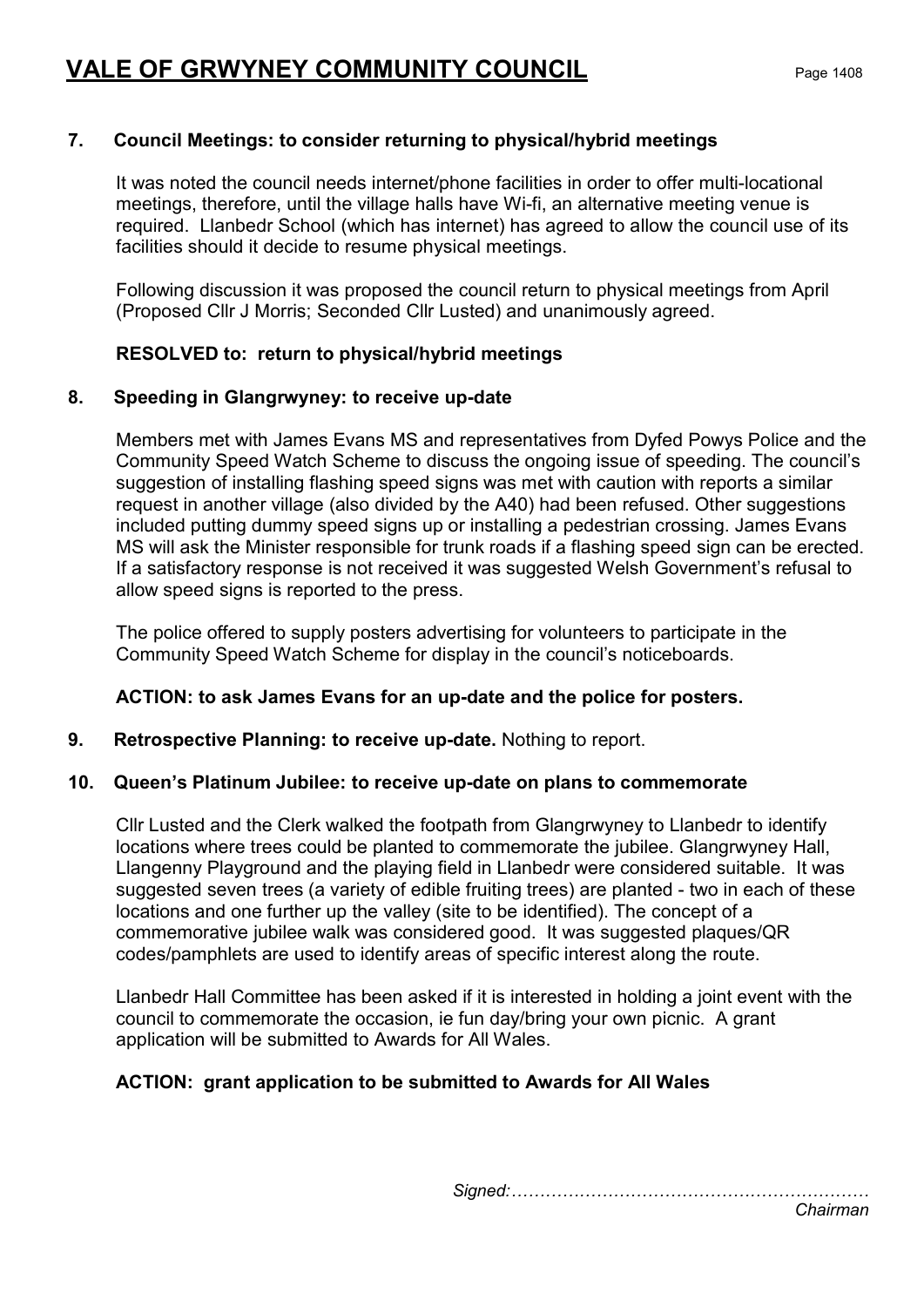# VALE OF GRWYNEY COMMUNITY COUNCIL Page 1409

# 11. Llangenny Water Fountain: to discuss restoration plans

As the previous grant application proved unsuccessful it was questioned, considering how costs have escalated, whether the project should proceed if grant funding is not secured? It was suggested the community are consulted to gauge the level of support. Cllr Lusted will put a poster in the pub and post on social media and the Clerk will investigate funding via The National Lottery Heritage Fund.

## ACTION: Cllr Lusted will ascertain community support/the Clerk will investigate funding.

# 12. Information from Members to be included in the next Agenda

- Speeding in Glangrwyney
- Jubilee Celebrations
- Retrospective Planning

#### 13. Finance:

13.1 The following items were approved for payment: (Proposed Cllr Fairclough; Seconded Cllr Sharman).

| Staff (Salary £268:23/Expenses £25/Travel £6.30) - |                |              | £ 299.53 |
|----------------------------------------------------|----------------|--------------|----------|
| <b>HMRC</b>                                        |                |              | 23.40    |
| G M James (reimbursement - Zoom)                   |                | $\mathbf{F}$ | 14.39    |
| One Voice Wales (subscription)                     |                |              | £ 143.00 |
| Wales & West Housing Association (licence)         | $\blacksquare$ | £            | 1.00     |
| Llangenny Village Land Group (donation)            |                | £.           | 50.00    |

13.2 The finance report was received and noted.

13.3 The Clerk will arrange the internal audit after year end.

#### 14. Highways: the following items were reported:

Grwyne Fawr: potholes on pitch between Gwern-y-Bustach and Tyn-y-Llwyn Partrishow: edge of road by The Neuadd is degrading/potholes. Llangenny: trees in water by Millbrook Grwyne Fechan: potholes on Draen Road up around Sunnybank – edge of road is giving away near Sunnybank – potholes also at other end of road by Henbant.

# 15. Reports on Meetings Attended:

Speeding Meeting – reported under Item 8 (Cllrs J Morris, Christy, Sharman and Lusted attended).

16. Correspondence as itemised in Appendix A was received. It was agreed to:

Signed:………………………………………………………